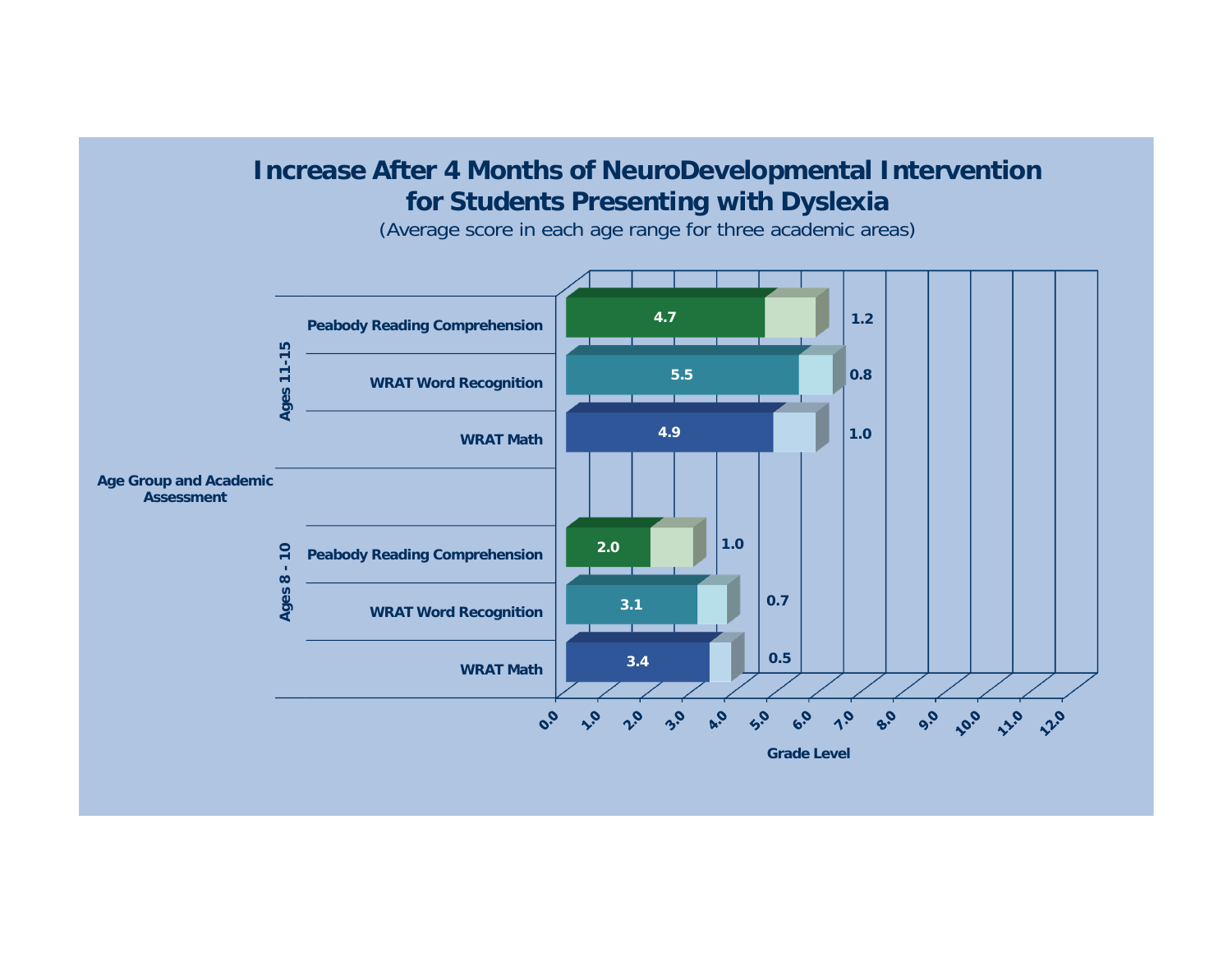## Increase After 4 Months of NeuroDevelopmental Intervention for Students Presenting with Dyslexia

| <b>Participant Age</b><br>Range | <b>WRAT Math</b> | Peabody<br><b>Reading</b><br><b>Comprehension</b> | <b>WRAT Word</b><br><b>Recognition</b> |
|---------------------------------|------------------|---------------------------------------------------|----------------------------------------|
| <b>Ages 8 - 10</b>              | 0.5              | 1.0                                               | 0.7                                    |
| <b>Ages 11-15</b>               | 1.0              | 1.2                                               | 0.8                                    |

Average score in each age range recorded in Years.Month gains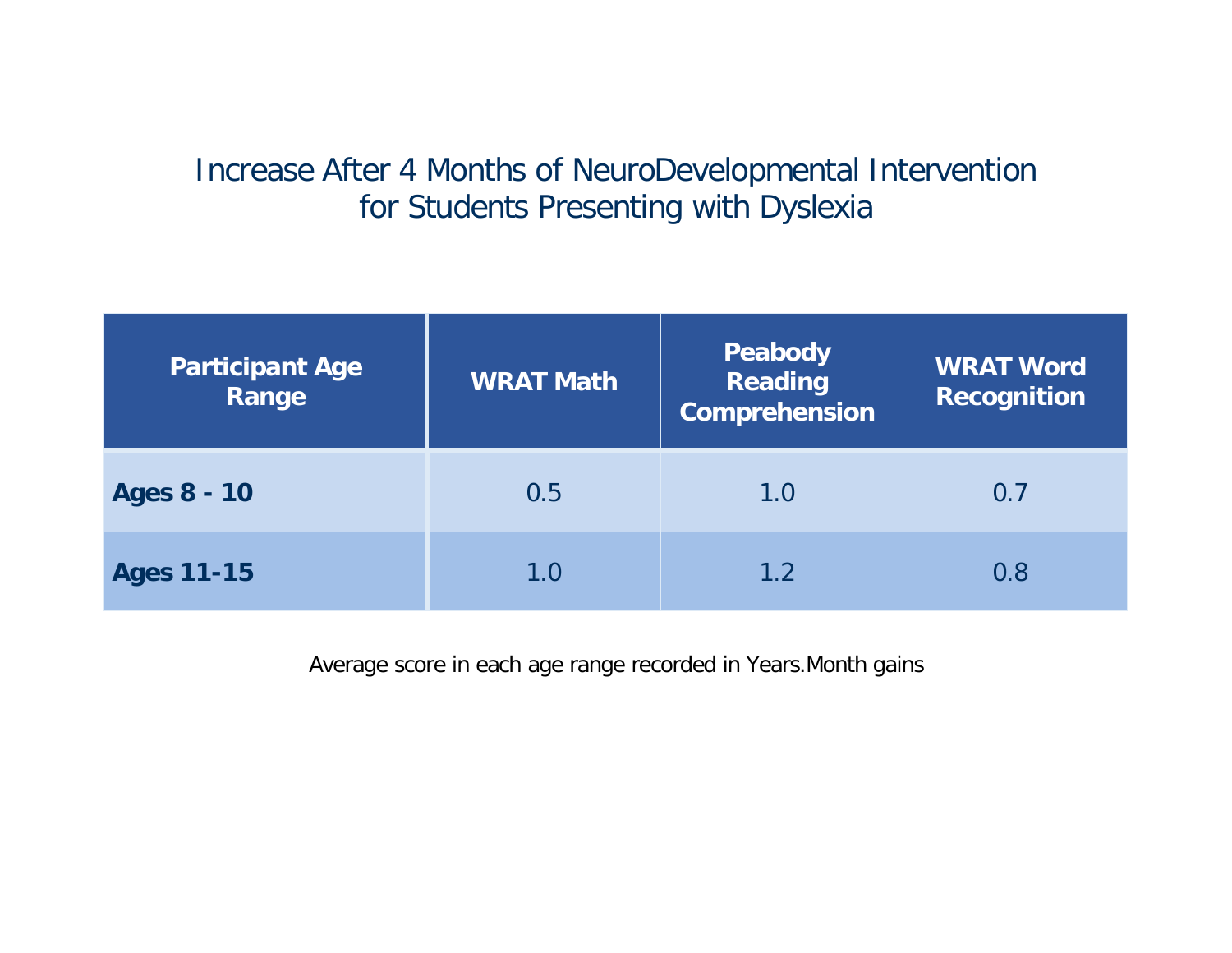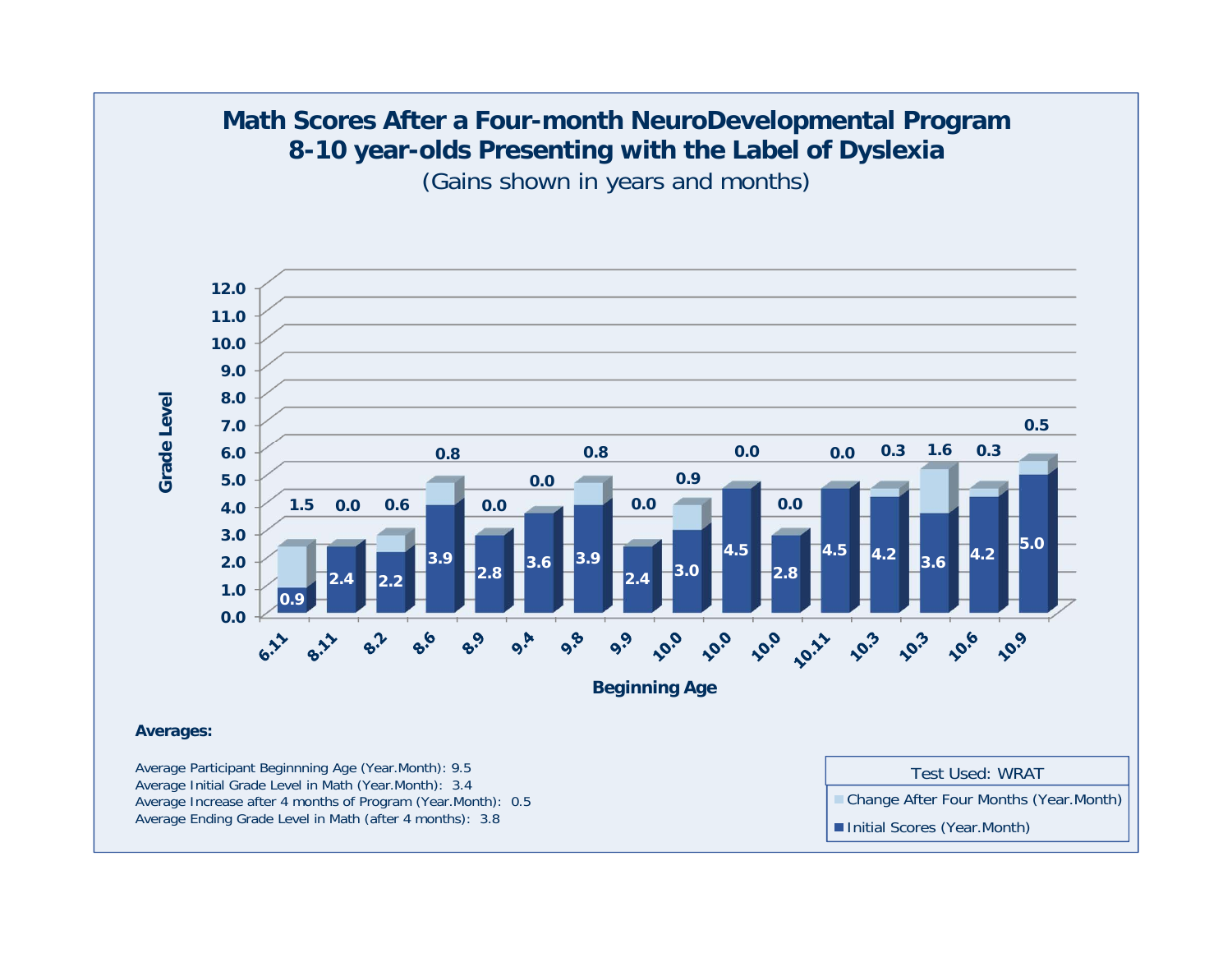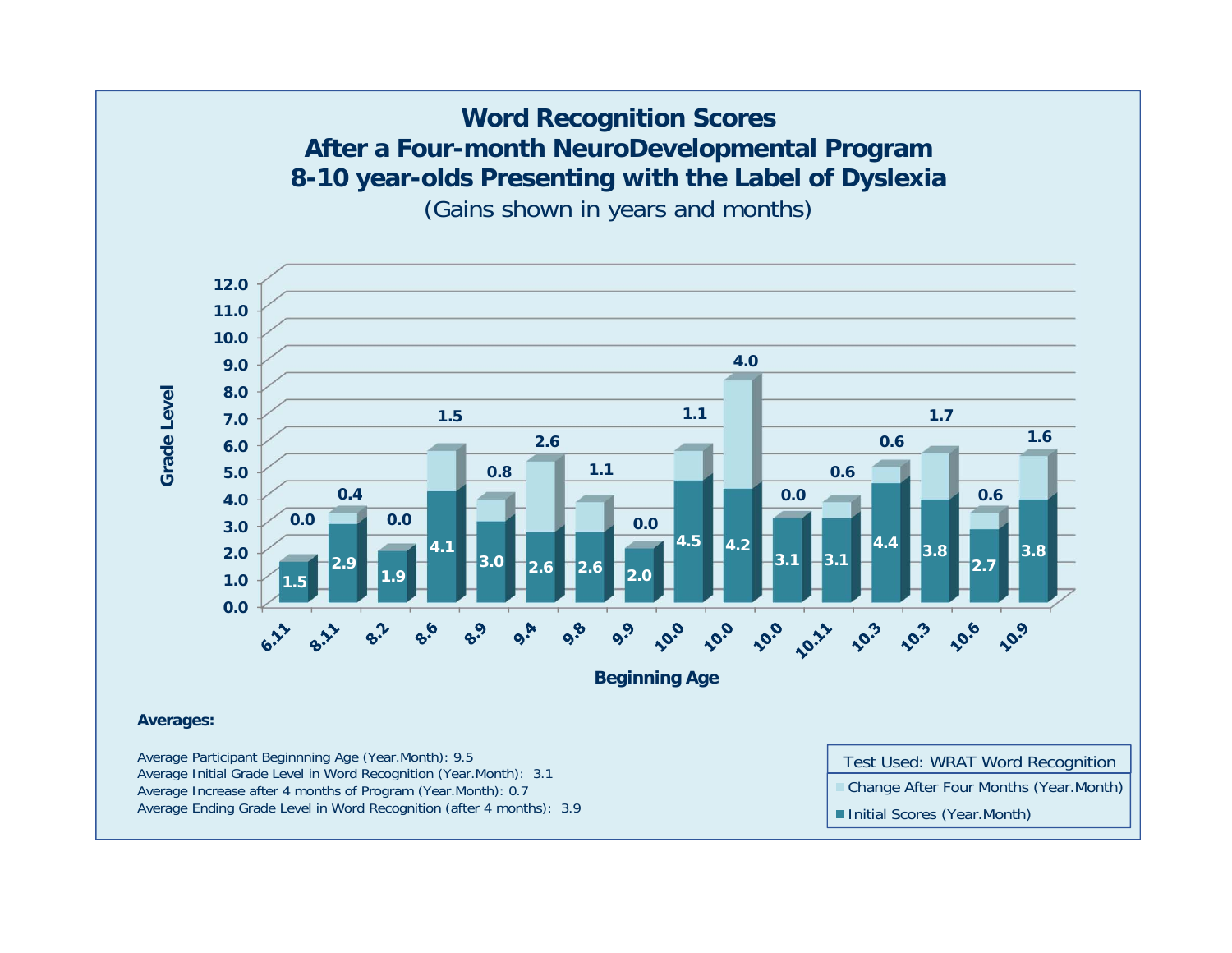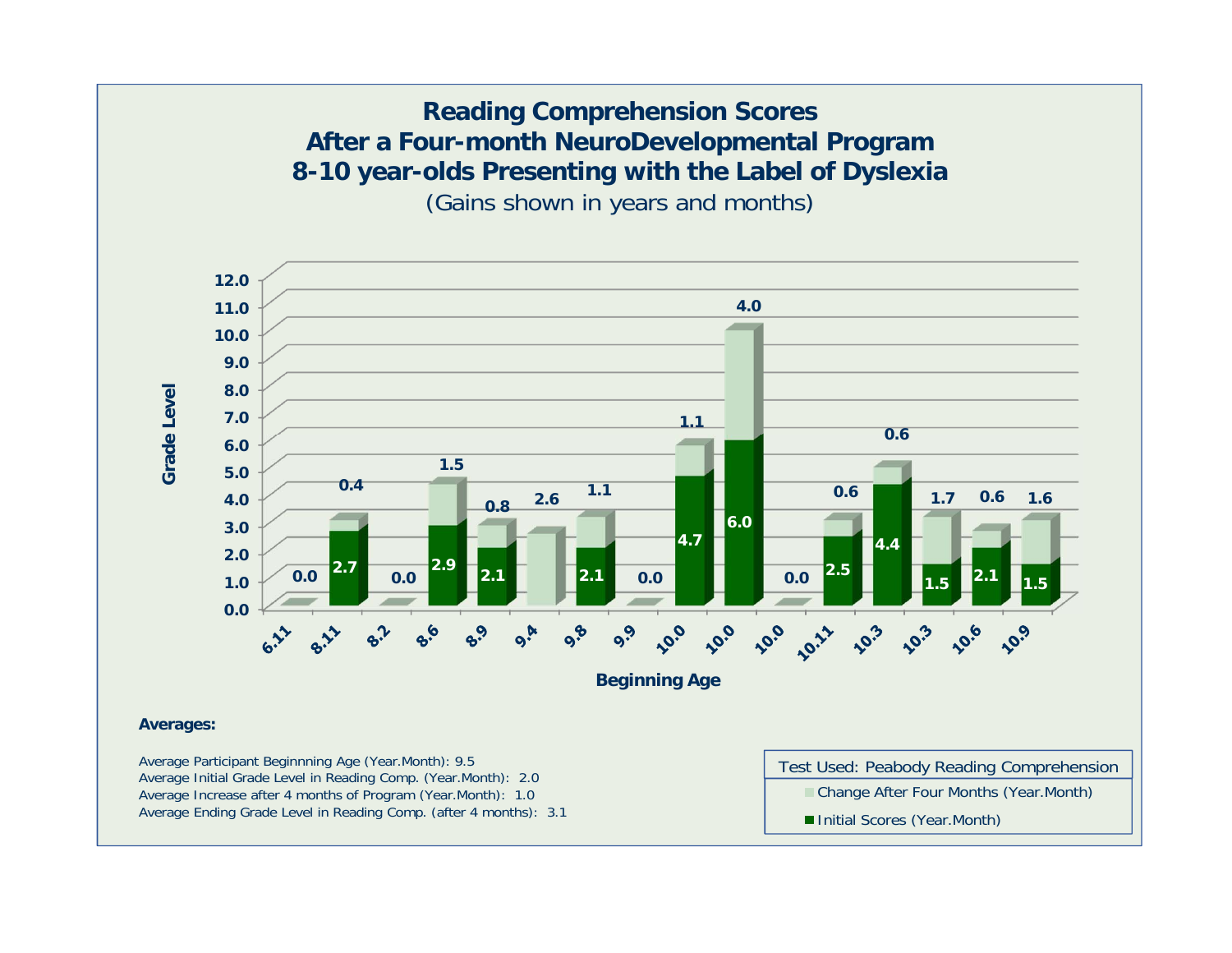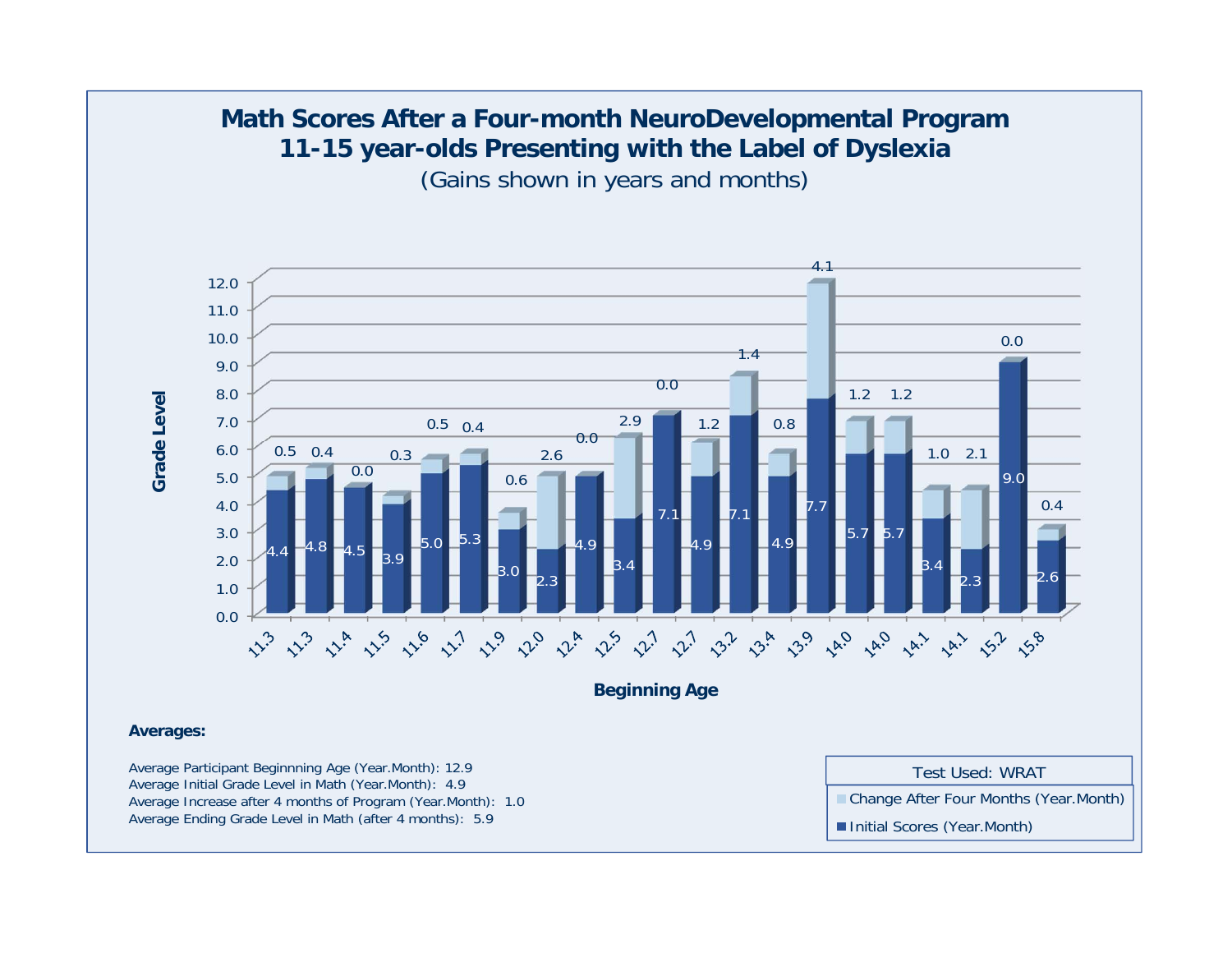